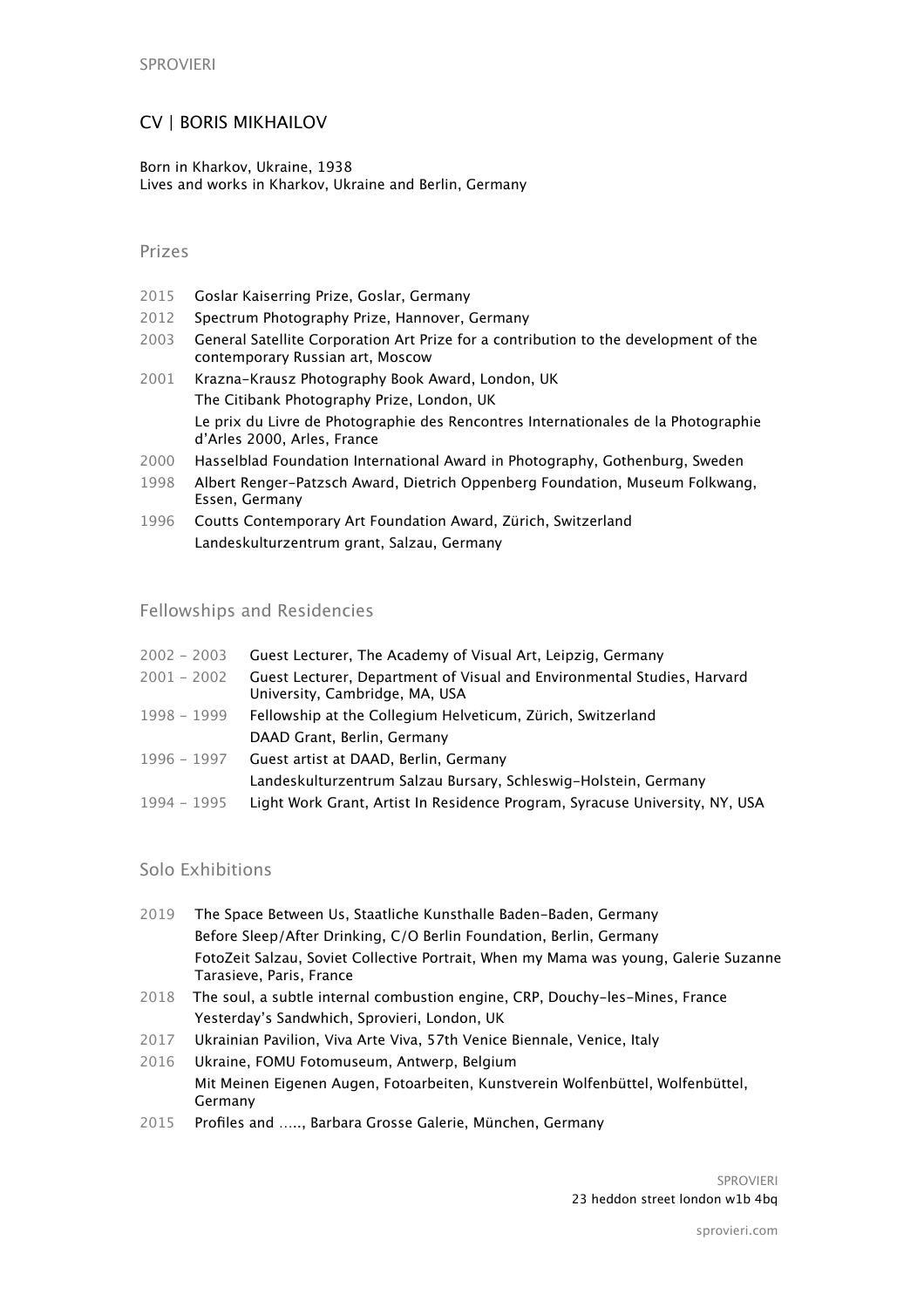Io non sono io, MADRE, Naples, Italy Boris Mikhailov - Kaiserringträger der Stadt Goslar 2015, Mönchehaus Museum Goslar, Germany Suzanne Tarasieve, Paris, France Boris Mikhailov: Ukraine, Camera - Italian Centre for Photography, Turin, Italy 2014 Men's Talk, Guido Costa, Torino, Italy Case History, Dvir Gallery, Tel Aviv, Israel 2013 Boris Mikhailov, The Books 1968-2012, Sprengel Museum, Hannover, Germany Four Decades, Dominique Lévy Gallery, New York City, NY, USA Salt Lake, Galería Casado Santapau, Madrid, Spain 2012 Arsenale 2012, The First Kyiv International Biennial of Contemporary Art, Mystetskyi Arsenal, Ukraine Time is out of Joint: Photography 1966-2011, Berlinische Galerie, Berlin, Germany Triptychs, Sprovieri Gallery, London, UK Promzona/Men's talk, Suzanne Tarasieve Galerie, Paris, France Salt Lake, La Criee Centre d'Art Contemporain, Rennes, France 2011 Banzai!, Galerie Ika Bree, Bordeaux, France Case History, Museum of Modern Art (MoMA), New York, NY, USA Photography Calling, Sprengel Museum, Hannover, Germany If I were a German, Guido Costa Projects, Turin, Italy Boris Mikhailov, Black Archive 1968–1979/ Tea Cofee Cappuccino 2000–2010, Galerie Barbara Weiss, Berlin, Germany 2010 At Dusk, 1993, Suzanne Tarasieve Galerie, Paris, France Yesterday´S Sandwich, Galería Casado Santapau, Madrid, Spain Utopia and Reality, Kunstverein Rosenheim, Rosenheim, Germany 2009 1989. End of History or Beginning of the Future?, Kunsthalle Wien, Vienna, Austria 1989. End of History or Beginning of the Future?, Villa Schöningen, Potsdam, Germany Dusk, Deweer Gallery, Otegem, Belgium Yesterday'S Sandwich: 1960/70, Loft 19, Suzanne Tarasieve Paris, Paris, France 2008 The Wedding, Sprovieri Progetti, London, UK Historical Insinuations, Multimedia Complex of Actual Arts at Moscow Contemporary Art Center, Moscow, Russia Bricolage, NCCA, National Center For Contemporary Art, Moscow, Russia Red, Brown, Yesterday's Sandwich, Art4.ru, Contemporary Art Museum, Moscow, Russia Look at me I look at Water or Perversion of Repose (1999), Suzanne Tarasieve Galerie, Paris, France 2007 Banzai!, Galerie Barbara Weiss, Berlin, Germany Boris Mikhailov, Look At Me I Look At Water, Sprengel Museum, Hannover, Germany Sandwich, Barbara Gross Galerie, München, Germany Yesterday, Boris Mikhailov, Kunst Meran Im Haus der Sparkasse, Meran, Italy Intimacy, Matthew Bown Gallery, Berlin and London Boris Mikhailov, Beach, Rat Hole Gallery, Tokyo 2006 Yesterday's Sandwich, Shugoarts, Tokyo, Japan Boris Mikhailov, Intermezzo, Guido Costa Projects, Turin, Italy Boris Mikhailov, Case History / Salt Lake, Muzeum Historii Fotografii, Krakow, Poland 2005 Butterbrot, Galerie Ilka Bree, Bordeaux, France

Zeit Raum Bild, 10 Jahre Dokumentarfotografie, Kulturforum, Berlin, Germany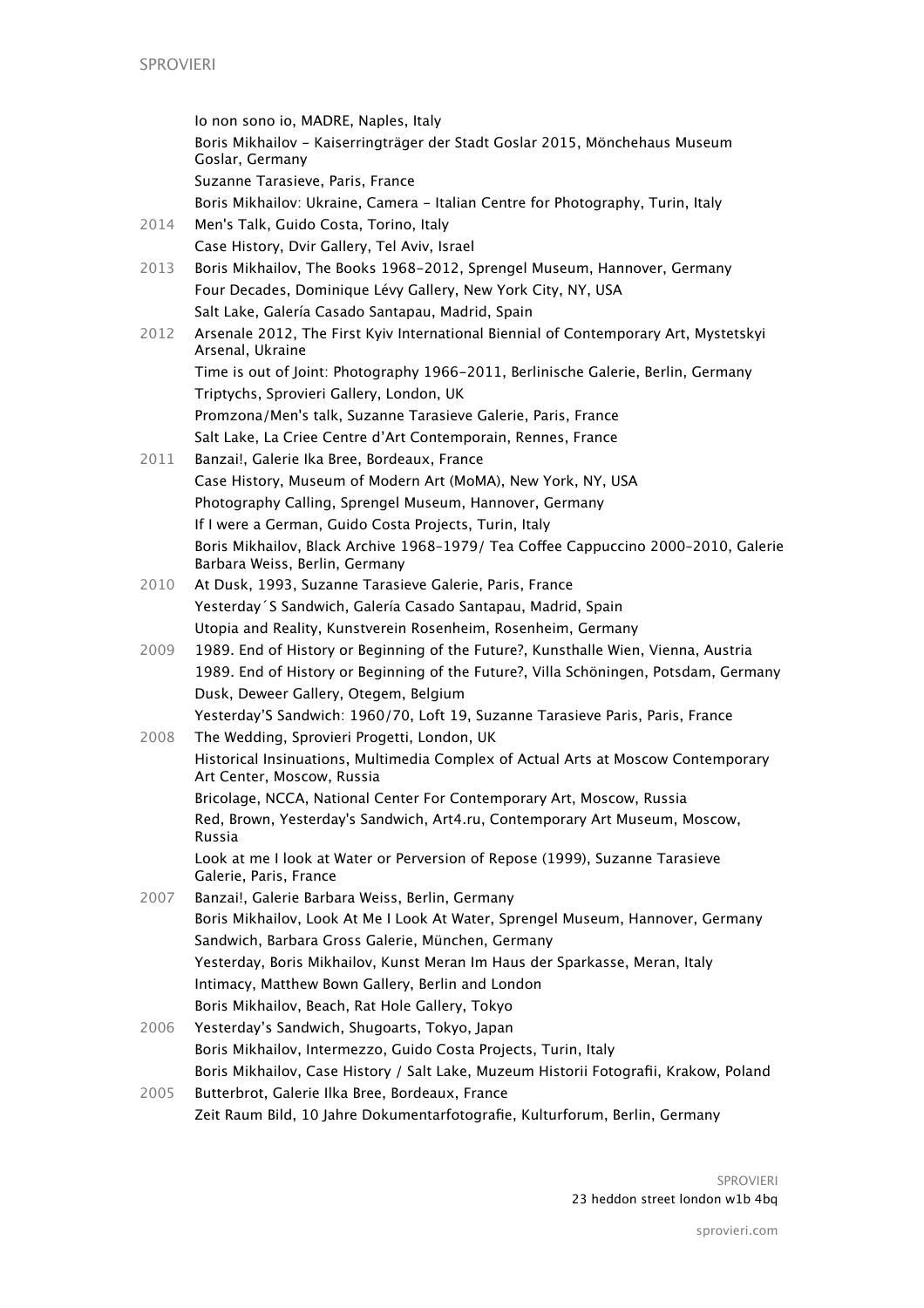Look at Me I Look at Water / If I Were A German / I Am Not I, Suzanne Tarasiéve Paris, Paris, France Boris Mikhailov, Osterman Common Room, Institute for the Humanities, University of Michigan, Ann Arbor, MI, USA Look At Me I Look At Water, Centre de la Photographie, Geneva, Switzerland Private Pleasures, Burdensome Boredom, Public Decay, Foam Fotografiemuseum, Amsterdam, The Netherlands 2004 Look At Me I Look At Water, Palau de la Virreina, Barcelona, Spain In The Street, Galerie Barbara Weiss, Berlin, Germany TV-Mania, Kunstverein Arnsberg, Germany Galeria Helga de Alvear, Madrid, Spain Boris Mikhailov, A Retrospective, Institute of Contemporary Art, Boston, MA, USA Boris Mikhailov, Photographs 60's-2003, Institut de Cultura de Barcelona, Spain Testimony of the Negative, Centrum Sztuki Wspolczesnej Zamek, Warszawa, Poland Boris Mikhailov, Galeria Helga de Alvear, Madrid 2003 Boris Mikhailov: Private Freunden, lastende Langeweile, öfentlicher Zerfall, Eine Retrospektive, Fotomuseum Winterthur, Switzerland Cambridge Album, Duke University, Durham, NC, USA Boris Mikhailov, Suzanne Tarasiève Galerie, Paris, France Boris Mikhailov, Barbara Gross Galerie, Munich, Germany Raum 1: Boris Mikhailov - [Galerie Conrads,](http://www.artfacts.net/en/institution/galerie-conrads-47/overview.html) Dusseldorf, Germany Boris Mikhailov, Salt Lake, ShugoArts, Tokyo, Japan Boris Mikhailov, Het sociale verval in Rusland fotografisch gedocumenteerd, De Hallen, Haarlem, The Netherlands 2002 TV Mania, Galerie Barbara Weiss, Berlin, Germany The Insulted and The Injured, Pace/MacGill Gallery, New York, NY, USA TV Mania, Galerie der Stadt, Schwaz, Austria Saatchi Gallery, London, UK 2001 Boris Mikhailov: Case History & Heiner Müller Projekt, Haus der Kulturen der Welt, Berlin, Germany Bildmuseet, Umeå, Sweden Orchard Gallery, Derry, Northern Ireland, UK Boris Mikhailov, The Finnish Museum of Photography, Helsinki, Finland 2000 Boris Mikhailov, 2000 Hasselblad Award Winner, Hasselblad Center, Gothenburg, Sweden Boris Mikhailov, The Photographers Gallery, London, UK Dvir Galerie, Tel Aviv, Israel Galerie Barbara Gross, Munich, Germany 1999 By the Ground, Museum of Modern Art, Ljubljana, Slovenia Boris Mikhailov, Fondazione Querini Stampalia, Venice, Italy Case History, DAAD Galerie, Berlin, Germany Case History and Dance, Scalo Galerie, Zürich, Switzerland Boris Mikhailov, Centre National de la Photographie, Paris, France 1998 Boris Mikhailov, Stedelijk Museum, Amsterdam, The Netherlands Boris Mikhailov, Les Misérables (About the World), Sprengel Museum, Hannover, Germany Peri Center of Photography, Turku, Finland 1997 Photomania, DAAD Galerie, Berlin, Germany Crimean Grafomania, Galerie in der Brotfabrik, Berlin, Germany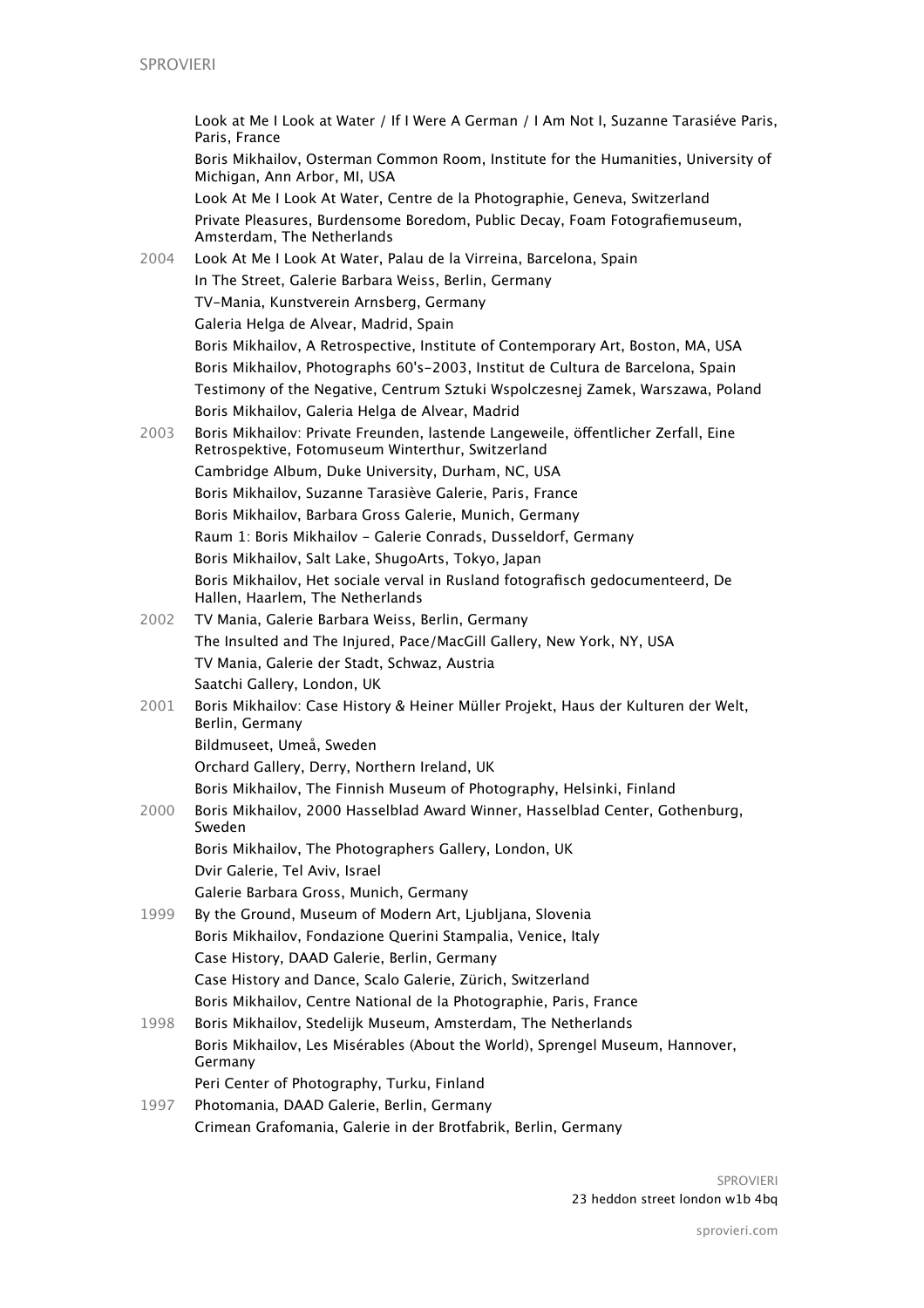Helsingin Juhlaviikot Hippolyte Photographie Galerie, Helsinki, Finland

- 1996 Boris Mikhailov, Kunsthalle Zürich, Zürich, Switzerland Boris Mikhailov, A Retrospective, SCCA, Soros Center of Contemporary Art, Kiev, Ukraine
- 1995 Boris Mikhailov, Portikus, Frankfurt am Main, Germany After the Fall, The Institute of Contemporary Art, Philadelphia, PA, USA
- 1994 Hotel Europa, Foto Festival Rotterdam, Rotterdam, The Netherlands Perspectief, Photographic Center, Rotterdam, The Netherlands
- 1992 Boris Mikhailov: Werke von 1970 1991, Forum Stadtpark, Graz, Austria
- 1990 Museum of Contemporary Art, Tel Aviv, Israel Boris Mikhailov: Arles - Paris 1989, Signalhallen, Armémuseum, Stockholm, Sweden The Missing Picture/Zeitgenössische Fotografie aus der Sowjetunion, List Visual Arts Center, MIT, Cambridge, MA, USA Union Bank Collection, Helsinki, Finland
- 1988 Ny Sovjetisk Fotografi (New Soviet Photography), Museet for Fotokunst, Odense, Denmark

## Group Exhibitions

- 2021 Dreams of Freedom: Romanticism in Russia and Germany, Staatliche Kunstsammlungen, Dresden
- 2018 Hot Art in a Cold War: Intersections of Art and Science in the Soviet Era, Bruce Museum, Greenwich, CT, USA Parliament, Dallas Contemporary, Dallas, US Freedoms Is Recognized Necessity, Stedelijk Museum Amesterdam, Amesterdam, **Netherlands** Another Kind of Life: Photography on the Margins, Barbican Centre, London, UK
- 2017 Jan <3 Boris, Galerie Ron Mandos, Rotterdam, Netherlands

5 Odessa biennale: Turbulence, Odessa Biennale of Contemporary Art, Ukraine Fotos aus der Von der Heydt-Sammlung, Von der Heydt Kunsthalle, Wupperta, Germany

57th Venice Biennale: Viva Arte Viva, La Biennale di Venezia, Venice, Italy Von Malewitsch bis Judd, von Deineka bis Bartana Die Revolution ist tot. Lang lebe die Revolution!, Kunstmuseum Bern, Bern, Switzerland Innere Haut, Kunst und Scham, MARTa Herford, Herford, Germany

2016 The Human Condition Session II: Human And The Others. Love, Friendship, Suspicion, Aversion, Moscow Museum of Modern Art, Moscow, Russia

Performing for the Camera, Tate Modern, London, United Kingdom Dreamworlds and Catastrophes, Zimmerli Art Museum, New Jersey, USA The End of the World, Centro per l'Arte Contemporanea Luigi Pecci, Prato, Italy Uniques en leurs genres, Galerie Christophe Gaillard, Paris, France Dancing with Myself: Selbstporträt und Selbsterfindung Werke aus der Sammlung Pinault, Museum Folkwang, Essen, Germany Perdidos en la ciudad/ La vida urbana en las colecciones del IVAM, Institut Valencià d'Art Modern (IVAM), Valencia, Spain

2015 Soviet Censorship to New Aesthetics, Kharkiv School of Photography, Kharkov, Ukraine The Problem of God, Kunstsammlung Nordrhein-Westfalen, Düsseldorf, Germany ShugoArts Show, ShugoArts, Tokyo, Japan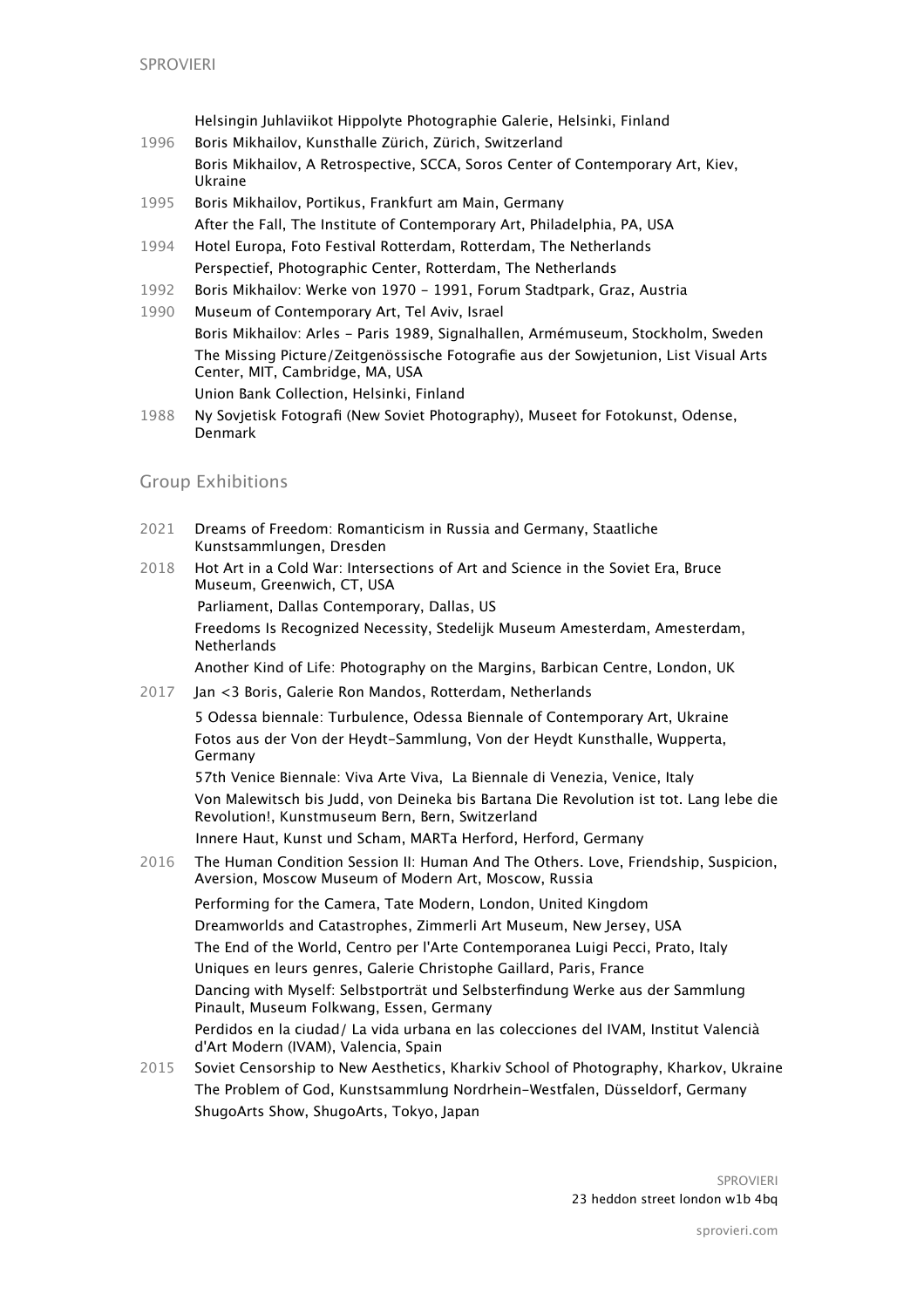FACES NOW. European Portrait Photography since 1990, BOZAR - Palais des Beaux-Arts / Paleis voor Schone Kunsten, Brussels, Belgium Prix Pictet, East Wing, Doha, Qatar Group Exhibition, Galerie Barbara Weiss, Berlin, German 2014 Primrose: early colour photography in Russia, The Photographers' Gallery, London, UK The Ukrainians, DAAD Galerie, Berlin, Germany Case History, Dvir Gallery, Tel Aviv, Israel Manifesta 10, The State Hermitage Museum, St. Petersburg, Russia Prix Pictet, V&A, Victoria and Albert museum, London, UK Intractable and untamed documentary photography around 1979, [Museum Ludwig](http://www.artfacts.net/en/institution/museum-ludwig-344/overview.html), Cologne, Germany Intenzione manifesta, Castello di Rivoli - Museo d'Arte Contemporanea, Turin, Italy After the Victory, Ermilov Centr, Kharkov, Ukraine Playgrounds. Reinventing the Square, Museo Nacional Centro de Arte Reina Sofía, Madrid, Spain Gallery Artists Show, ShugoArts, Tokyo, Japan Some Artists' Artists, Marian Goodman Gallery, New York, USA 2013 The Desire For Freedom, Palazzo Reale, Milan, Italy Théâtre du Monde, La Maison Rouge, Paris, France We Fragment, Collect and Narrate, Cultuurcentrum Mechelen, Mechelen, Belgium Ukraine: Expropriation, Grinberg Gallery, Moscow, Russia Critique and Crises. Art in Europe Since 1945, Kumu Art Museum, Tallinn, Estonia This Infinite World, Fotomuseum Winterthur, Winterthur, Switzerland Russisches Berlin, Central Exhibition Hall, Perm, Russia The ShugoArts Show, ShugoArts, Tokyo, Japan Expansion Of The Object, Moscow Museum of Modern Art - MMOMA, Moscow, Russia Primrose - Russian Colour Photographh, Foam Fotografiemuseum, Amsterdam, The Netherlands Riotours Baroque: From Cattelan to Zubaràn, Guggenheim Museum, Bilbao, Spain Quartiers d'été de la collection Bernard Magrez, Villa Roches Brunes, Dinard, France 2012 Everything was Moving, photography from the 60s and the 70s, Barbican, London, UK Underground: Russian Photography 1970's-1980's, Nailya Alexander Gallery, New York, NY, USA Gaiety is the Most Outstanding Feature of the Soviet Union, Saatchi Gallery, London, UK Faking It: Manipulated Photography Before Photoshop, The Metropolitan Museum of Art, New York, NY, USA Revolution vs Revolution, Beirut Art Centre, Beirut, Lebanon Shanghai Biennale, Shanghai, China 2011 Monanism, Museum of Old and New Art, Tasmania, Australia The World Belongs to You, Collateral projects Palazzo Grassi, Venice Biennale, Italy Photography: New Documentary Forms, Tate Modern, London, UK Photography calling! Sprengel Museum Hanover, Hanover, Germany Ostalgia, New Museum, New York, USA Aires de jeu, champs de tensions: figures de la photographie urbaine en Europe depuis 1970, Pavillon Populaire, Montpellier, France Investigations of a Dog, Stockholm Konsthall, Stockholm DESTE Foundation, Athens, Greece

2010 Sexuality and Transcendence, Pinchuk Art Centre, Kiev, Ukraine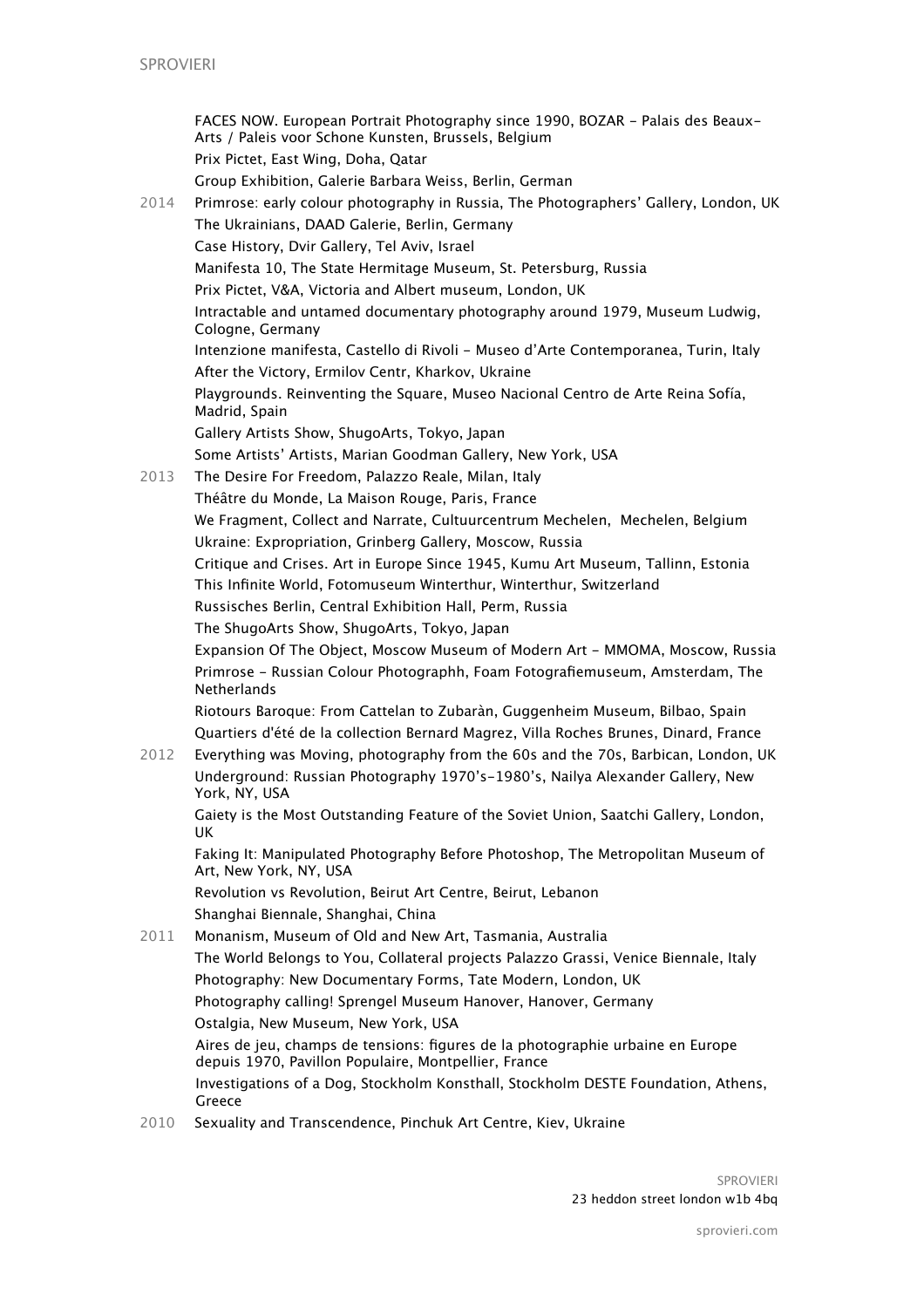|      | Realism, The Adventure of Reality, Courbet-Hopper-Gursky, Kunsthalle Emden,<br>Emden, Germany                                      |
|------|------------------------------------------------------------------------------------------------------------------------------------|
|      | Les recherches d'un chien, Fondation Antoine de Galbert, Paris, France                                                             |
|      | Investigations of a Dog - Works from FACE Collections, Ellipse Foundation, Cascais,<br>Portugal                                    |
|      | Photo I, Photo You, Calvert 22, London, UK                                                                                         |
|      | Four Perspectives through the Lens: Soviet art Photography in the 1970 - 1980's, The<br>Lower Dodge Gallery, New Jersey, USA       |
| 2009 | 1968: Die große Unschuld, Kunsthalle Bielefeld, Germany                                                                            |
|      | Printed Matter, Fotomuseum Winterthur, Winterthur, Switzerland                                                                     |
|      | Faces, Fondazione Ragghianti, Italy                                                                                                |
|      | Movie Painting - National Center For Contemporary Art (NCCA), Moscow, Russia                                                       |
| 2008 | La Ilustracion Total, Arte Conceptual de Moscu 1960-1990, Fundación Juan March,<br>Madrid, Spain                                   |
|      | Glück, Welches Glück, Deutsches Hygiene, Museum Dresden, Germany                                                                   |
|      | Real, Photographs from the Collection of the DZ Bank, Stadel Museum, Frankfurt,<br>Germany                                         |
|      | Are You Close Enough?, Galerie West, The Hague, Netherlands                                                                        |
| 2007 | Biennale di Venezia, Ukrainian Pavilion, Venice, Italy                                                                             |
|      | Hot + Bothered: Looking at the Landscape/Thinking about the World, Pace/MacGill<br>Gallery, New York, NY, USA                      |
|      | What Does the Jellyfish Want?, Museum Ludwig, Cologne, Germany                                                                     |
|      | Der Kontrakt des Fotografen, Museum Morsbroich, Leverkusen, Germany                                                                |
| 2006 | Der Kontrakt des Fotografen, Akademie der Künste, Berlin, Germany                                                                  |
|      | In the Face of History: European Photographers in the 20th Century, Barbican Art<br>Gallery, London, UK                            |
|      | Twilight-Photography in the Magic Hour, Victoria and Albert Museum, London, UK                                                     |
|      | Die Schönheit der Chance, Institut für moderne Kunst, Nuremberg, Germany                                                           |
|      | Berlin-Tokyo/Tokyo-Berlin, Die Kunst zweier Städte, Neue Nationalgalerie, Berlin,<br>Germany                                       |
|      | Toucher l'Indicible, Centre régional d'art contemporain, Languedoc-Roussillon, France                                              |
|      | Tokyo-Berlin/Berlin-Tokyo, Mori Art Museum, Roppongi Hills, Tokyo, Japan                                                           |
|      | Fluid Street: Alone, Together, Kiasma, Museum of Contemporary Art, Helsinki, Finland                                               |
| 2005 | Circa Berlin, Nikolaj Contemporary Art Center, Copenhagen, Denmark                                                                 |
|      | Minimalist Kitsch & Visionäre Sammlung Vol.1, Haus Konstruktiv, Zürich, Switzerland                                                |
|      | Motor Blues, Fotografien aus der Schenkung AutroWerke von BMW Financial Services,<br>Museum der bildenden Künste, Leipzig, Germany |
|      | Information/Transformation, Extra City Center for Contemporary Art, Antwerp,<br>Belgium                                            |
|      | Rundlederwelten, Martin-Gropius-Bau, Berlin, Germany                                                                               |
| 2004 | Verworpenen en Zondaskinderen, De Hallen Haarlem, The Netherlands                                                                  |
|      | Social Creatures: How Body Becomes Art, Sprengel Museum Hannover, Germany                                                          |
|      | The Beauty of Darkness, Reflex Modern Art Gallery, Amsterdam, The Netherlands                                                      |
|      | Berlin-Moskau 1950-2000, The State Tretyakov Gallery, Moscow, Russia                                                               |
|      | Photo Exhibition, Barbara Gross Galerie, Munich, Germany                                                                           |
|      | Fotografia Verbal: Ilya Kabakov, Boris Mikhailov, Museu Serralves, Museu de Arte<br>Contemporanea, Porto, Portugal                 |
|      | Privatisierungen, Zeitgenössische Kunst aus Osteuropa, KW Institute for Contemporary<br>Art, Berlin, Germany                       |

SPROVIERI 23 heddon street london w1b 4bq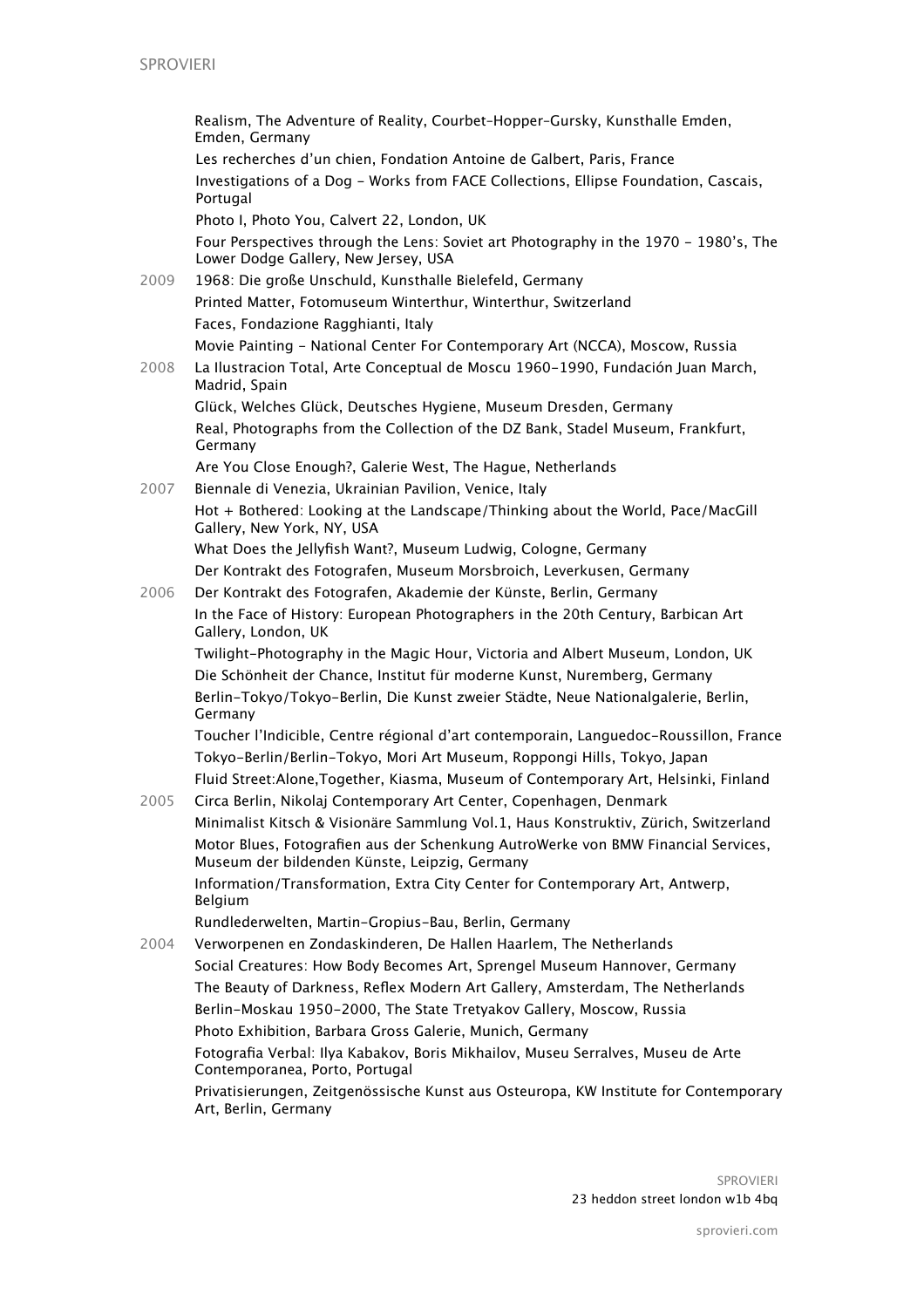Channel Zero, Netherlands Media Arts Institute/Montevideo TBA, Amsterdam, The Netherlands

Dorf in die Metropole, Rohkunstbau in Berlin, Studio 1, Künstlerhaus Bethanien, Berlin, Germany

Architektur der Obdachlosigkeit, Biss zu Gast in der Berlinischen Galerie, Berlinische Galerie, Berlin, Germany

2003 Witness. Contemporary Artists document our Time, Barbican Art Gallery, London, UK Cruel + Tender, The Real in the XXth Century Photograph, Tate Modern, London,UK Warum, Martin-Gropius-Bau, Berlin, Germany

Berlin/Moskau, Moskau/Berlin 1950-2000, Martin-Gropius-Bau, Berlin, Germany Mircro Politicas (3), Arte Y Cotidianidad, Espai D'Art Contemporani De Castello, Castello, Spain

Traumfabrik Kommunismus, Schirn Kunsthalle, Frankfurt, Germany

Auf der Suche nach Identität, Boris Mikhailov und Studierende der HGB Leipzig, Hochschule für Grafik und Buchkunst, Leipzig, Germany

Architektur der Obdachlosigkeit, Pinakothek der Moderne, Munich, Germany Cruel+Tender/ zärtlich+grausam. Fotografie und das Wirkliche, Museum Ludwig, Cologne, Germany

2002 Sand in der Vaseline. Künstlerbücher II, 1980-2002, Kaiser Wilhelm Museum, Krefeld, Germany

Iconografias Metropolitanas, 25th Biennal de Sao Paulo, Sao Paolo, Brasil How Extraordinary that world exists, Watts Institute for Contemporary Arts, San Francisco, USA

Park Huma, Centre de Cultura, Palma de MAllorca, Spain

2001 From the 60's until now..., Museum of Modern Art (MoMA), New York, NY, USA The Citibank Private Bank Photography Prize 2001, The Photographer's Gallery, London, UK

Remake Berlin, DAAD Galerie, Berlin, Germany

Home/Homeless, Bo01 City of Tomorrow, Malmö, Sweden Remake Berlin, Internationale de la Photographie d'Arles 2001, Arles, France Trade, Fotomuseum Winterthur, Winterthur, Switzerland Autowerke, Frans Hals Museum Haarlem, The Netherlands

2000 Remake Berlin, Fotomuseum Winterthur, Winterthur, Switzerland 12th Biennale of Sydney, Sydney, Australia Museum für Zeitgenössische Kunst, Ljubljana, Slovenia Positions Attitudes Actions, Social and Political Commitment in Photography, Foto Biennale, Rotterdam, The Netherlands How You Look at It. Fotografien des 20. Jahrhunderts, Sprengel, Museum, Hannover and Städelsches Kunstinsti-tut, Frankfurt, Germany BMW Collection: Autowerke, Hamburg, Munich, Germany Global Conceptualism. Points of Origin, 1950s-1980s, MIT, Cambridge, MA, USA After the Wall, Kunst und Kultur im postkommunistischen Europa, Ludwig Museum Budapest and Hamburger Bahnhof, Berlin, Germany Festival Bons Baisers de Russie Caronne, Toulouse, France 1999 Future is Now, Ukrainische Kunst in den Neunzigern, Museum für Zeitgenössische Kunst, Zagreb, Croatia After the Wall, Kunst und Kultur im postkommunistischen Europa, Moderna Museet, Stockholm, Sweden

Ich und die Anderen, Ursula Blickle Stiftung, Karlsruhe; Münchener Stadtmuseum, Munich, Germany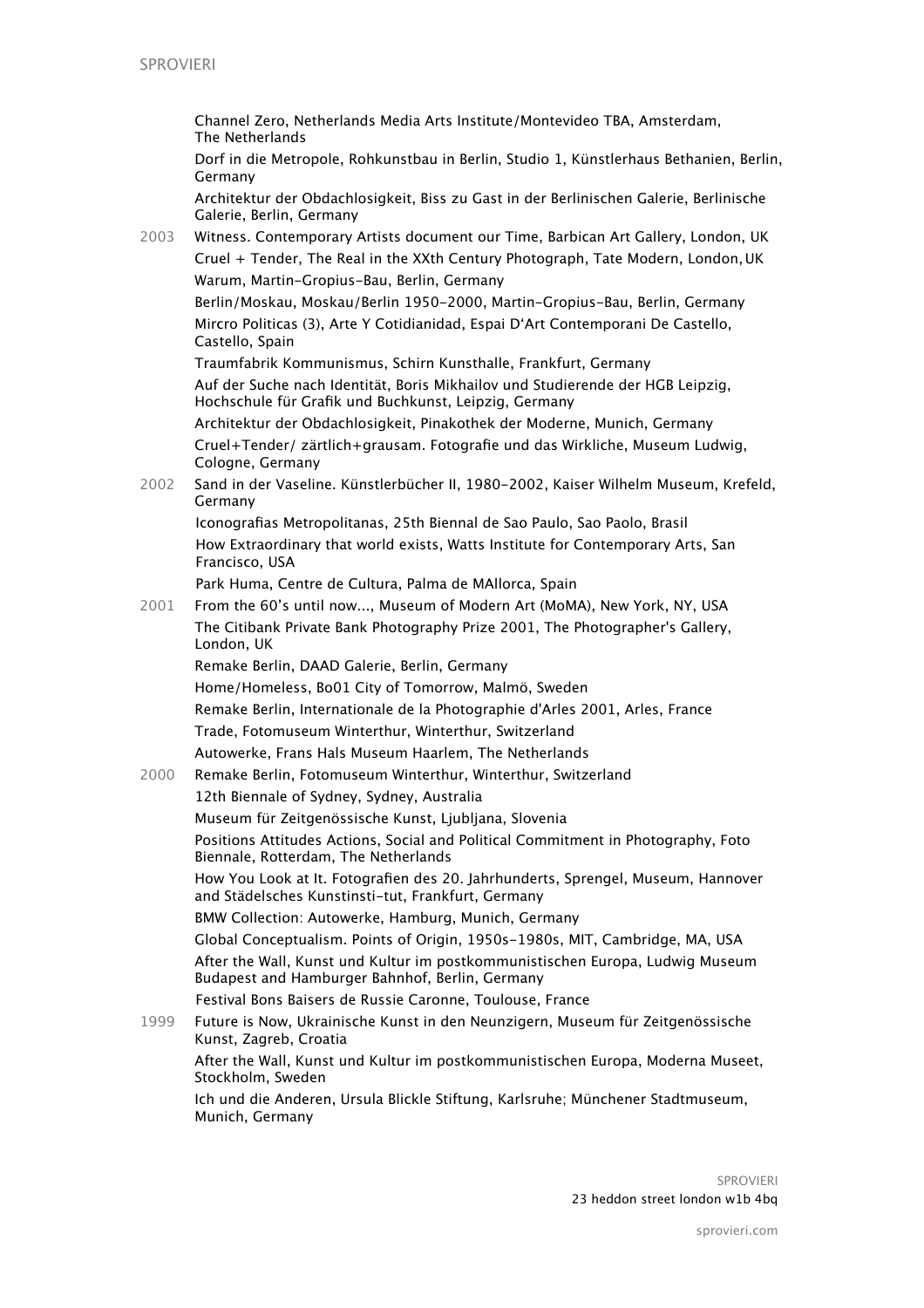Global Conceptualism: Points of Origin, 1950s - 1980s, Queens Museum of Art, New York, Walker Art Center, Minneapolis: Miami Art Museum, Miami; Vancouver; MIT, Cambridge, MA, USA

Under/Exposed, Stockholm Metro, Stockholm, Sweden

- 1998 Nobuyoshi Araki & Boris Mikhailov, Galerie Satani, Tokyo, Japan Richard Billingham & Boris Mikhailov, Galerie Barbara Gross, Munich, Germany
- 1996 Russian Jewish Artists in a Century of Change: 1890 1990, The Jewish Museum, New York, NY, USA

10th Biennale of Sydney, Sydney, Australia

1995 If I were a German..., Galerie in der Brotfabrik und Galerie Andreas Weiss, Berlin, Germany Zeitgenössische Russische Fotografie, Akademie der Künste, Berlin and Neuer Berliner Kunstverein, Berlin, Germany

Currents '95, Familiar Places, The Institute of Contemporary Art, Boston, MA, USA

- 1994 Photo-Reclamation, Photographers' Gallery, London, John Hansard Gallery and University of Southhampton, Southampton, UK
- 1993 New Photography 9, The Museum of Modern Art (MoMA), New York, NY, USA
- 1992 Herbarium, The Photographic Experience in Contemporary Russian Art, Fotogalerie Wien/ Kunsthalle Exnergasse, Vienna, Austria Kunsthalle Exnergasse, Vienna, Austria
- 1991 Carnegie International, The Carnegie Museum, Pittsburgh, PA, USA Photo Manifesto, Museum of Contemporary Art, Baltimore, MD, USA
- 1990 Internationale Biennale der Photographie, Turin, Italy
- 1989 Ny Sovjetisk Fotografi, Museet for Fotokunst, Odense, Denmark

# Work in Public Collections

Art Gallery of South Australia, Adelaide, SA Berlinische Galerie, Berlin, Germany Centro Galego de Arte Contemporánea (CGAC), Santiago de Compostela, Spain Centro Português de Fotografia , Porto, Portugal FRAC - Languedoc-Roussilon, Montpellier, France Foam Fotografiemuseum, Amsterdam, The Netherlands Fotomuseum Winterthur, Switzerland Gemeentemuseum Den Haag, The Hague Hamburger Bahnhof - Museum für Gegenwart, Berlin Institute of Contemporary Art Boston (ICA), Boston, MA, USA Kiasma - Museum of Contemporary Art, Helsinki Kunstbibliotek, Berlin, Germany Maison Européenne de la Photographie, Paris, France Moderna galerija Ljubljana, Ljubljana, Slovenia Münchner Stadtmuseum, Munich, Germany Musée d'Art Moderne de la Ville de Paris (MAM/ARC), Paris, France Museo de Arte Contemporáneo de Castilla y León (MUSAC), Léon, Spain Museum Folkwang, Essen, Germany Museum of Contemporary Art, Zagreb, Croatia Museum of Contemporary Photography (MoCP), Chicago, IL, USA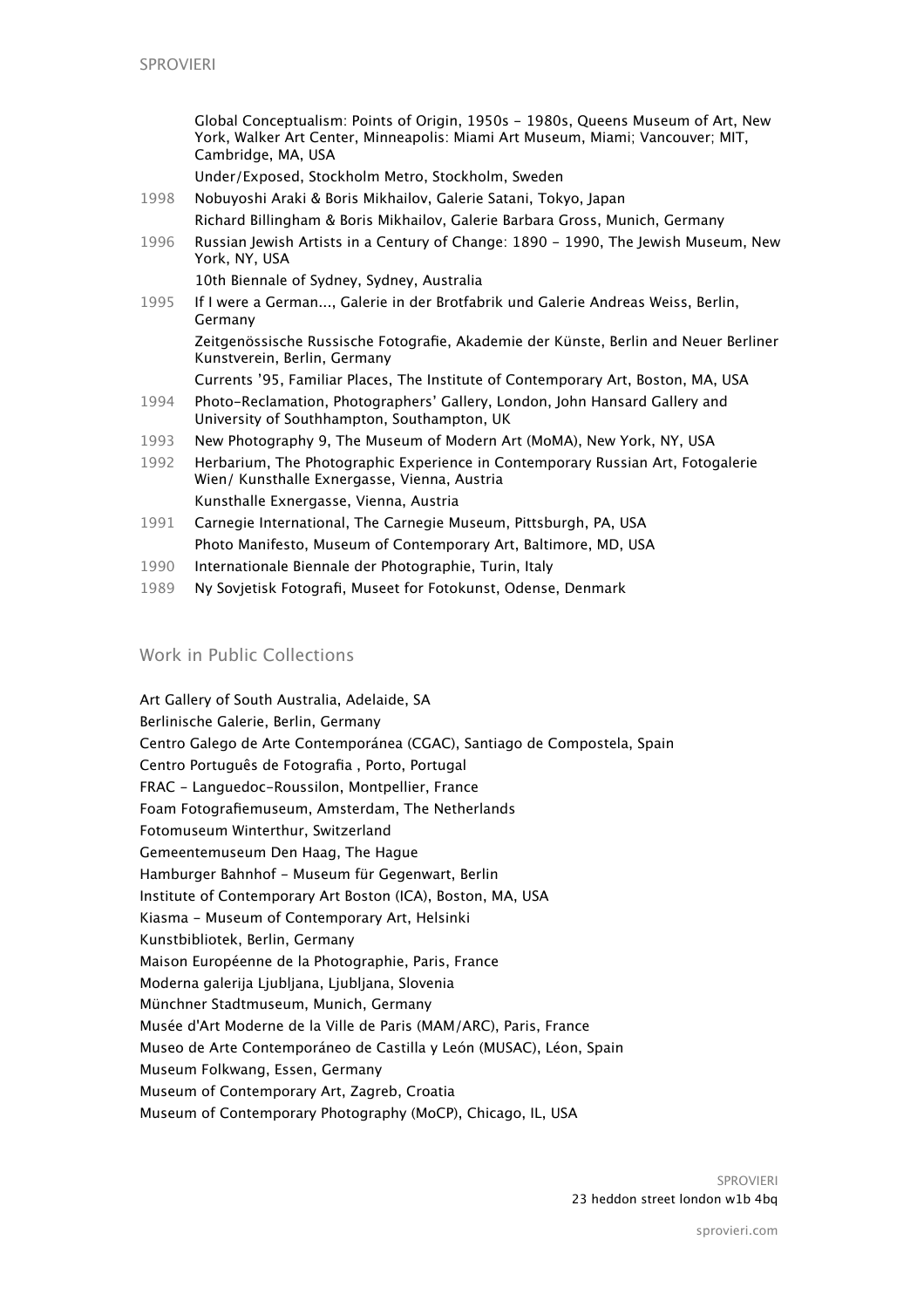#### SPROVIERI

Museum Ludwig, Cologne, Germany Nancy and Norton Dodge Collection, Zimmerli Museum, NJ, USA National Centre for Contemporary Arts (NCCA), Moscow, Russia National Museum of Art Osaka (NMAO), Osaka, Japan Pinakothek der Moderne, Munich, Germany San Francisco Museum of Modern Art, CA, USA Sprengel Museum, Hannover, Germany Stedelijk Museum, Amsterdam, The Netherlands Tate Modern, London, UK Tel Aviv Museum of Art, Israel The Finnish Museum of Photography, Helsinki [The Israel Museum](http://www.artfacts.net/membership), Jerusalem, Israel The Metropolitan Museum of Art, New York, NY, USA The Museum of Modern Art, New York, NY, USA The Photographic Museum, Helsinki, Finland Victoria and Albert Museum, London, UK

#### Bibliography

Boris Mikhailov: Diary, Buchhandlung Walther König, 2015 From Japan, Distributed Art Pub Incorporated, 2015 Boris Mikhailov: Tea Cofee Cappuccino, Walter Konig, 2011 The Wedding, Morel Book, 2010 German Portraits, Steidl, 2009 Maquette Braunschweig, Steidl, 2009 Banzai!, Art Times, 21 November 2007 Suzi Et Cetera, Distributed Art Pub Incorporated, 2007 E. Aichinger, Fremde Sitten, Boris Mikhailov bei Barbara Weiss, 9 November 2007 Boris Mikhailov: A simple question a simple answer, Gomma Magazine, Vol. 3, p.99, 117-119, 2007 Boris Mikhailov: Yesterday's Sandwich and Other Life Stories, Bijutsu Shuppan-Sha, Nr. 892, Vol. 3, p.131-140, 2007 B. Dillon, All too human, Humanism - What on earth is it?, ArtReview, p. 102, 4 October 2006 A. Searle, Out of Sight, The Guardian, p. 23-25, 24 October 2006 J. Pitman, When the Night Comes Falling, The Times, 11 October 2006 Twilight-Photography in the Magic Hour (exhibition catalogue), ed. Martin Barnes, Kate Best, Merrel Publishing, London, p. 142, 2006 In the Face of History, European Photographers in the 20th Century (exhibition catalogue), ed. Kate Bush, Mark Sladen, Black Dog Publishing, 2006 Berlin-Tokyo / Tokyo-Berlin: Die Kunst zweier Städte (exhibition catalogue), Neue Nationalgalerie, Berlin, Hatje Cantz, Ostfildern-Ruit, 2006 Ángela Molina, Manifesta 5: una bienal sin AND, El País, Madrid, 19 June 2005 Circa Berlin, (exhibition catalogue), p. 4, 5 Feb - 28 March 2005 Boris Mikhailov, Il Teatro dell'Arte, Villa Manin Centro D'Arte Contemporanea, p. 178-179, 2005 Look at Me I Look at Water, Steidl, 2004